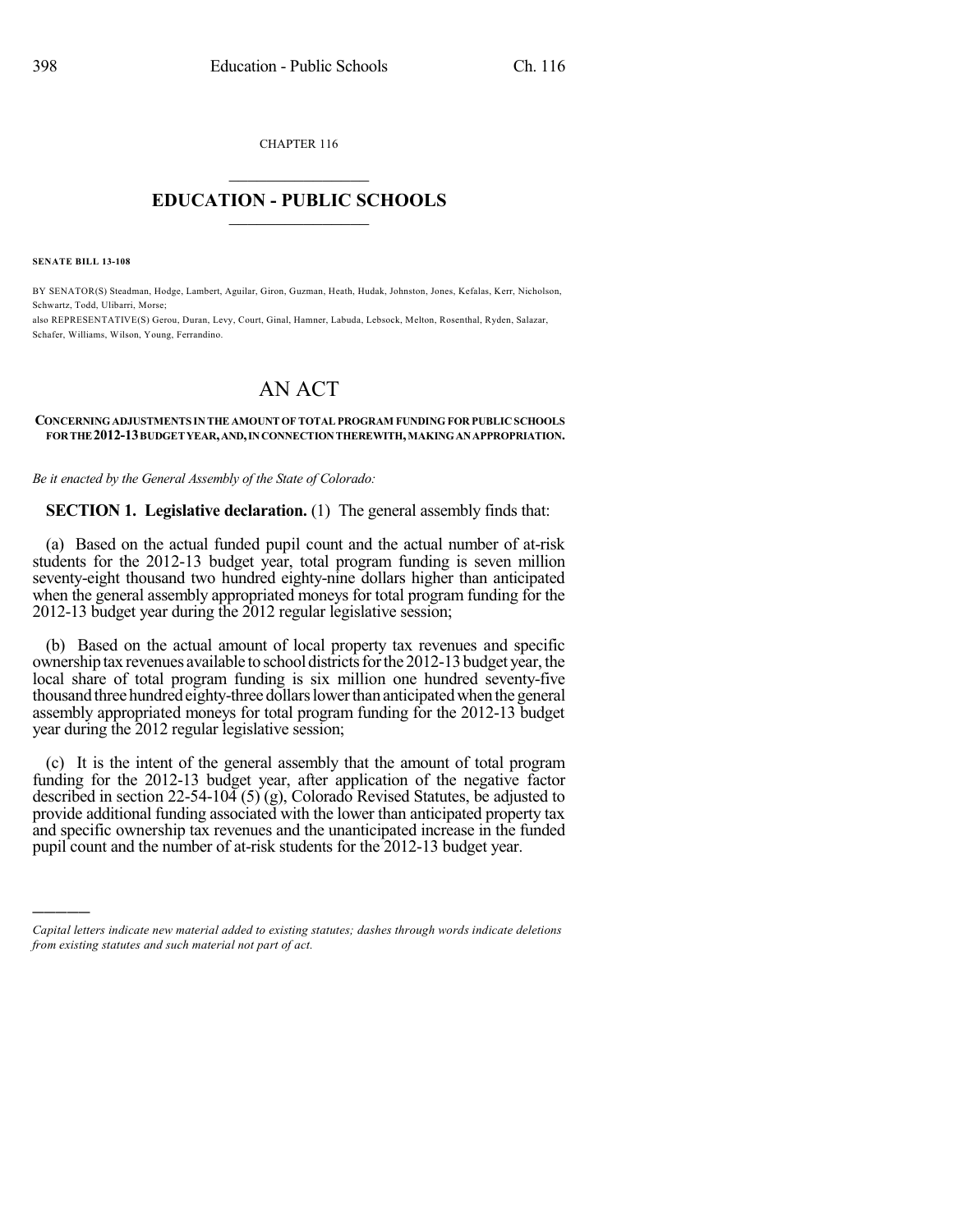**SECTION 2.** In Colorado Revised Statutes, 22-54-104, **amend** (5) (g) (I) (C); and  $\text{add}(5)(g)(I)(D)$  as follows:

**22-54-104. District total program.** (5) For purposes of the formulas used in this section:

(g) (I) For the 2010-11 budget year and each budget year thereafter, the general assembly determines that stabilization of the state budget requires a reduction in the amount of the annual appropriation to fund the state's share of total program funding for all districts and the funding for institute charter schools. The department of education shall implement the reduction in total program funding through the application of a negative factor as provided in this paragraph (g). For the 2010-11 budget year and each budget year thereafter, the department of education and the staff of the legislative council shall determine, based on budget projections, the amount of such reduction to ensure the following:

(C) That, for the 2012-13 budget year, the sum of the total program funding for all districts, including the funding for institute charter schools, after application of the negative factor, is not less than five billion two hundred eighty-six million eight hundred ninety-eight thousand three hundred eighty-two dollars (\$5,286,898,382) FIVE BILLION TWO HUNDRED NINETY-FOUR MILLION THIRTY-THREE THOUSAND FOUR HUNDRED FORTY-NINE DOLLARS (\$5,294,033,449); except that the department of education and the staff of the legislative council shall make mid-year revisions to replace projections with actual figures including, but not limited to, actual pupil enrollment, assessed valuations, and specific ownership tax revenue fromthe prior year, to determine any necessary changes in the amount of the reduction to maintain a total program funding amount for the 2012-13 budget year that is consistent with this sub-subparagraph  $(C)$ .

(D) THAT, FOR THE 2013-14 BUDGET YEAR, AND EACH BUDGET YEAR THEREAFTER, THE SUM OF THE TOTAL PROGRAM FUNDING FOR ALL DISTRICTS, INCLUDING THE FUNDING FOR INSTITUTE CHARTER SCHOOLS, AFTER APPLICATION OF THE NEGATIVE FACTOR, IS NOT LESS THAN THE SUM OF THE TOTAL PROGRAM FUNDING FOR ALL DISTRICTS, INCLUDING THE FUNDING FOR INSTITUTE CHARTER SCHOOLS,AFTERTHE APPLICATION OF THE NEGATIVE FACTOR FOR THE IMMEDIATELY PRECEDING BUDGET YEAR, ADJUSTED BY THE AMOUNT NECESSARY TO ADJUST THE STATE AVERAGE PER PUPIL REVENUES FOR THE APPLICABLE BUDGET YEAR BY THE RATE OF INFLATION, AS DEFINED IN SECTION 22-55-102 (7), FOR THE CALENDAR YEAR ENDING IN THE IMMEDIATELY PRECEDING SCHOOL DISTRICT BUDGET YEAR; EXCEPT THAT THE DEPARTMENT OF EDUCATION AND THE STAFF OF THE LEGISLATIVE COUNCIL SHALL MAKE MID-YEAR REVISIONS TO REPLACE PROJECTIONS WITH ACTUAL FIGURES INCLUDING, BUT NOT LIMITED TO, ACTUAL PUPIL ENROLLMENT, ASSESSED VALUATIONS, AND SPECIFIC OWNERSHIP TAX REVENUE FROM THE PRIOR YEAR, TO DETERMINE ANY NECESSARY CHANGES IN THE AMOUNT OF THE REDUCTION TO MAINTAIN A TOTAL PROGRAM FUNDING AMOUNT FOR THE APPLICABLE BUDGET YEAR THAT IS CONSISTENT WITH THIS SUB-SUBPARAGRAPH (D).

**SECTION 3.** In Colorado Revised Statutes, 22-35-108, **amend** (2) (c) (III) as follows:

## **22-35-108. Accelerating students through concurrent enrollment program**